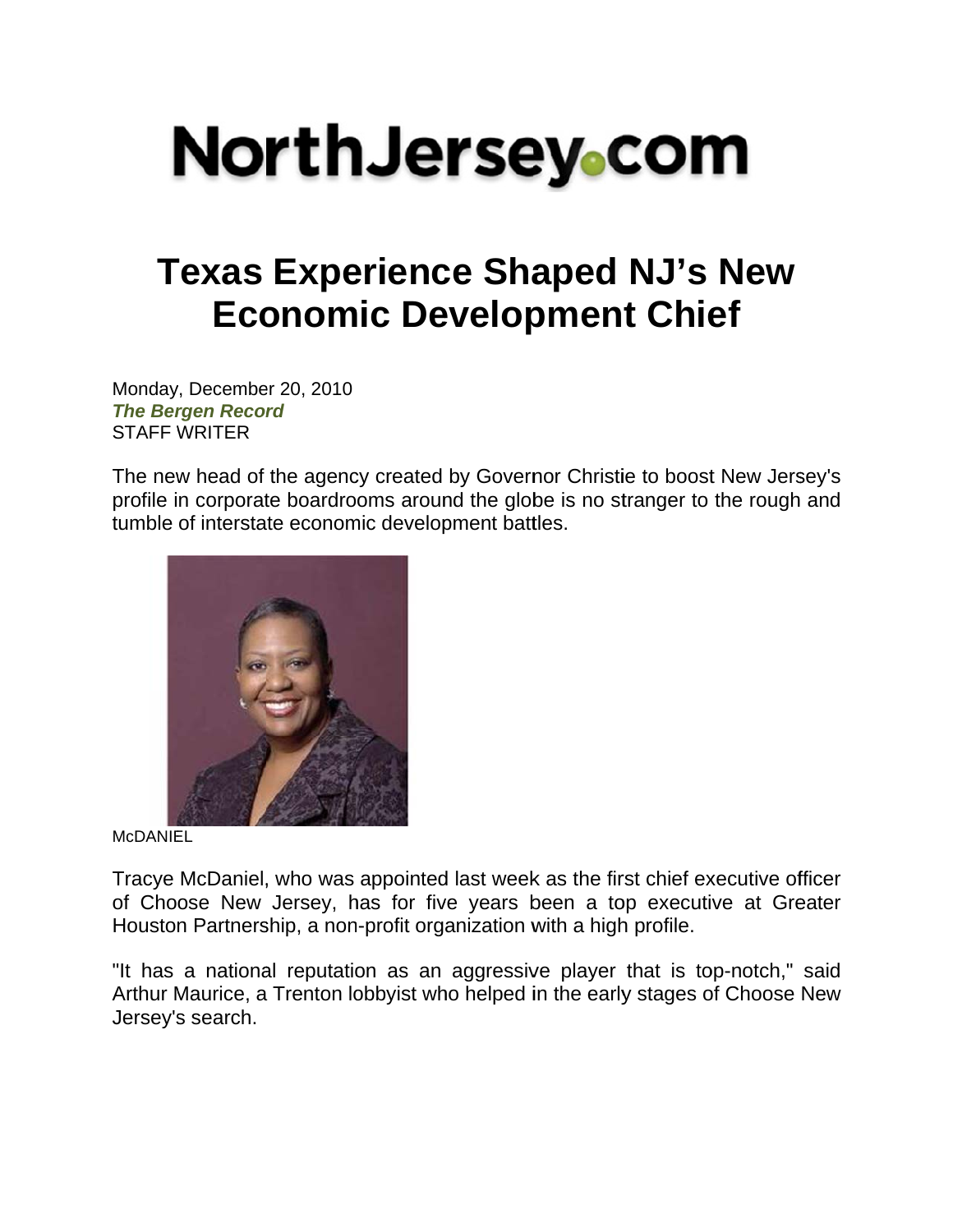The non-profit agency created by Christie broadly follows the Houston model, using private money to fund a vigorous marketing effort to lure new companies and retain existing ones.

In New Jersey, that means working with two other agencies — the New Jersey Economic Development Authority and the state Business Action Center — to change the state's reputation as a difficult place to do business.

McDaniel, 51, who is executive vice president and chief operating officer of the Houston partnership, said her initial task in New Jersey will be to "establish an aggressive marketing and branding campaign" for the state. She is expected to take her new position in late January or early February.

"There is a tremendous opportunity," she said in a telephone interview Friday, citing the governor's efforts to work with the business community to reshape the state's economic development efforts.

"There is no better model than having the peer-to-peer, CEO-to-CEO, to bring them together, to talk about 'why my business is in the state,' " she said.

New Jersey's task is somewhat similar to that in Houston, where the agency sought to develop business clusters, or industry sectors, she said, noting that the pharmaceutical, biotech, transportation and logistic industries are prominent in both areas.

Still, McDaniel said, there is no "cookie cutter" strategy, and New Jersey's will be formed after extensive market research.

State and Choose New Jersey officials declined to comment on how much McDaniel will be paid. In 2008, the most recent annual report filed with the Internal Revenue Service by Greater Houston Partnership said she was paid about \$249,897, and the organization had revenue of about \$12 million.

An article in Fast Company magazine describes how the partnership beat sales pitches from 41 other states in 2008 to land a research center for Vestas, a major wind-turbine manufacturer from Denmark.

The partnership's effort was assisted by a \$40 million "war chest," amassed to market the state in the competition for jobs and companies, the magazine said.

"It's a stellar organization," said John Boyd, president of Princeton-based Boyd Co., which helps companies find new sites.

"Somebody coming out of the Houston partnership, they are used to winning."